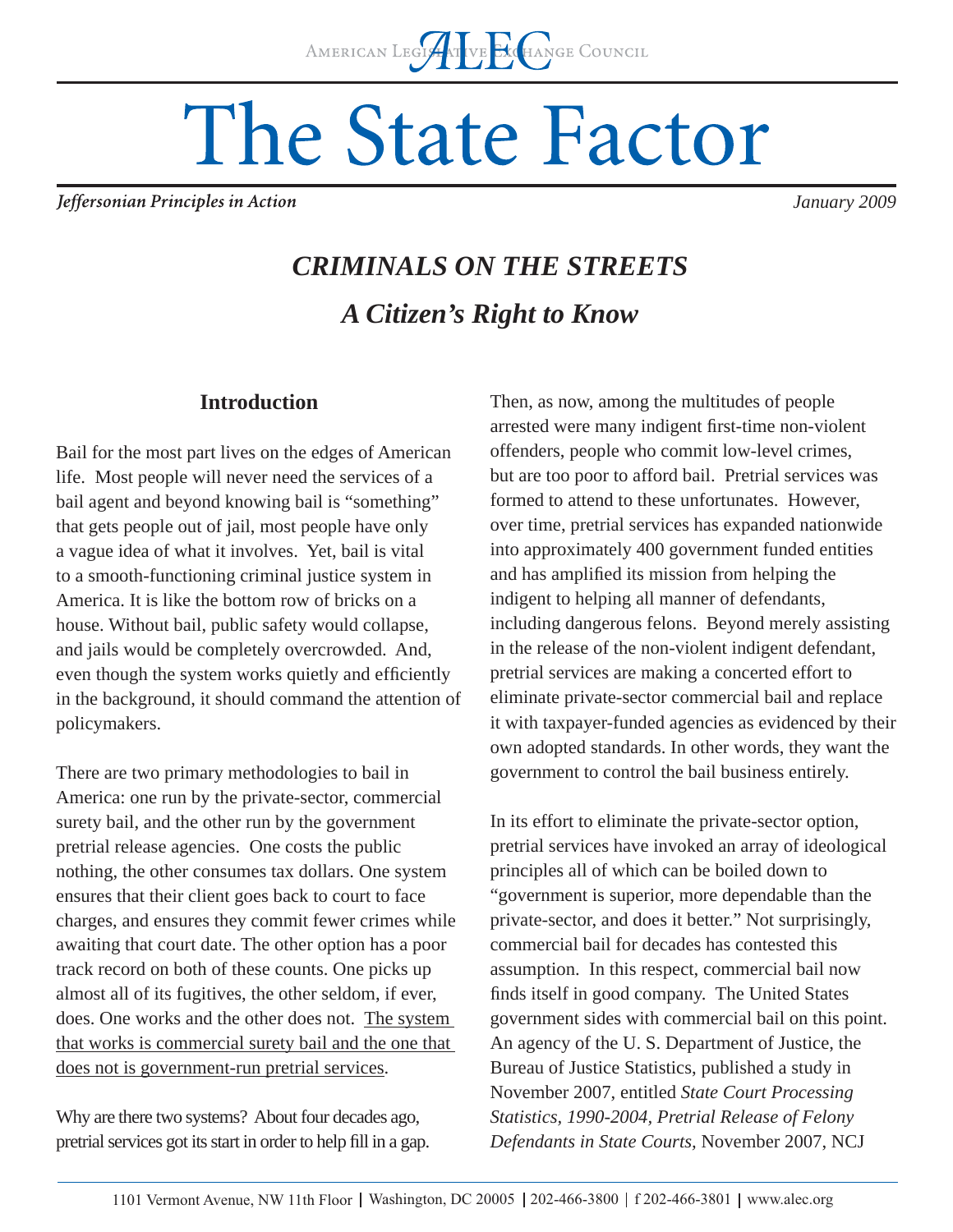#### 214994, which covered a decade-and-a-half of data and concluded two things: *first, that commercial bail trumps pretrial services in terms of performance, and second, that usage of commercial bonds has doubled*.

The obvious question: If we have a private-sector option that does the job better and at no cost to the taxpayer, why do we need pretrial services?

Pretrial service agencies exist on the local level, either county or municipal. Kentucky is an example of a state-level pretrial services agency. (The federal court system also has a pretrial services and probation agency that deals with federal defendants, which only amounts to five percent of criminal defendants nationwide). States and the federal government, on a case-by-case basis, provide some grant-funding for local pretrial service agencies. However, for the most part, state lawmakers, though they make laws regulating the commercial surety bail industry, are one step removed from the operations of pretrial service agencies. That does not mean they cannot make laws regulating such agencies. In fact, the critical point of this presentation is to encourage legislators to hold pretrial service agencies accountable to the taxpaying public by enacting legislation like ALEC's *Citizens' Right to Know* model bill, which can be found at the end of this paper.

### **The Benefits of Commercial Bail**

Commercial bail has a long history in America. It is an outgrowth of medieval English common law in which a surety guaranteed a defendant's appearance to answer charges. Commercial bail is a natural market-driven development. Early on in American history, corporations with enough capital and authority to become a surety, or the guarantor of the bond, served the public interest by providing bail for criminal defendants. In exchange for this service the surety charges a premium, which usually amounts to 10 percent of the total bond. Instead of burdening friends and family, those in need of surety could go to a company specializing in that business. There was a need for this service and private enterprise stepped in to provide it.

Furthermore, the law provides protection for the state by forcing the surety to be held accountable for the full bail amount if the defendant skips. For well over a century commercial bail has been well established and most states have enacted statutes allowing public authorities to accept it.

| Types of pretrial release used in State courts |                                                                                                                       |                                                     |                 |  |
|------------------------------------------------|-----------------------------------------------------------------------------------------------------------------------|-----------------------------------------------------|-----------------|--|
| Type of release                                | Defendant                                                                                                             | <b>Financial liability for</b><br>failure to appear | Liable<br>party |  |
| <b>Financial</b>                               |                                                                                                                       |                                                     |                 |  |
| Surety bond                                    | Pays fee (usually 10% of bail amount) plus collateral if required,<br>to commercial bail agent.                       | Full bail amount                                    | Bail agent      |  |
| Deposit bond                                   | Posts deposit (usually 10% of bail amount) with court, which<br>is usually refunded at successful completion of case. | Full bail amount                                    | Defendant       |  |
| Full cash bond                                 | Posts full bail amount with court.                                                                                    | Full bail amount                                    | Defendant       |  |
| Property bond                                  | Posts property title as collateral with court.                                                                        | Full bail amount                                    | Defendant       |  |
| Non-financial                                  |                                                                                                                       |                                                     |                 |  |
| Release on recognizance<br>(ROR)               | Signs written agreement to appear in court (includes citation<br>releases by law enforcement).                        | None                                                | N/A             |  |
| Conditional (supervised)<br>release            | Agrees to comply with specific conditions such as regular reporting<br>or drug use monitoring.                        | None                                                | N/A             |  |
| Unsecured bond                                 | Has a bail amount set, but no payment is required to secure release.                                                  | Full bail amount                                    | Defendant       |  |
| <b>Emergency release</b>                       | Released as part of a court order to relieve jail crowding.                                                           | None                                                | N/A             |  |

*Source: http://www.ojp.usdoj.gov/bjs/pub/pdf/prfdsc.pdf*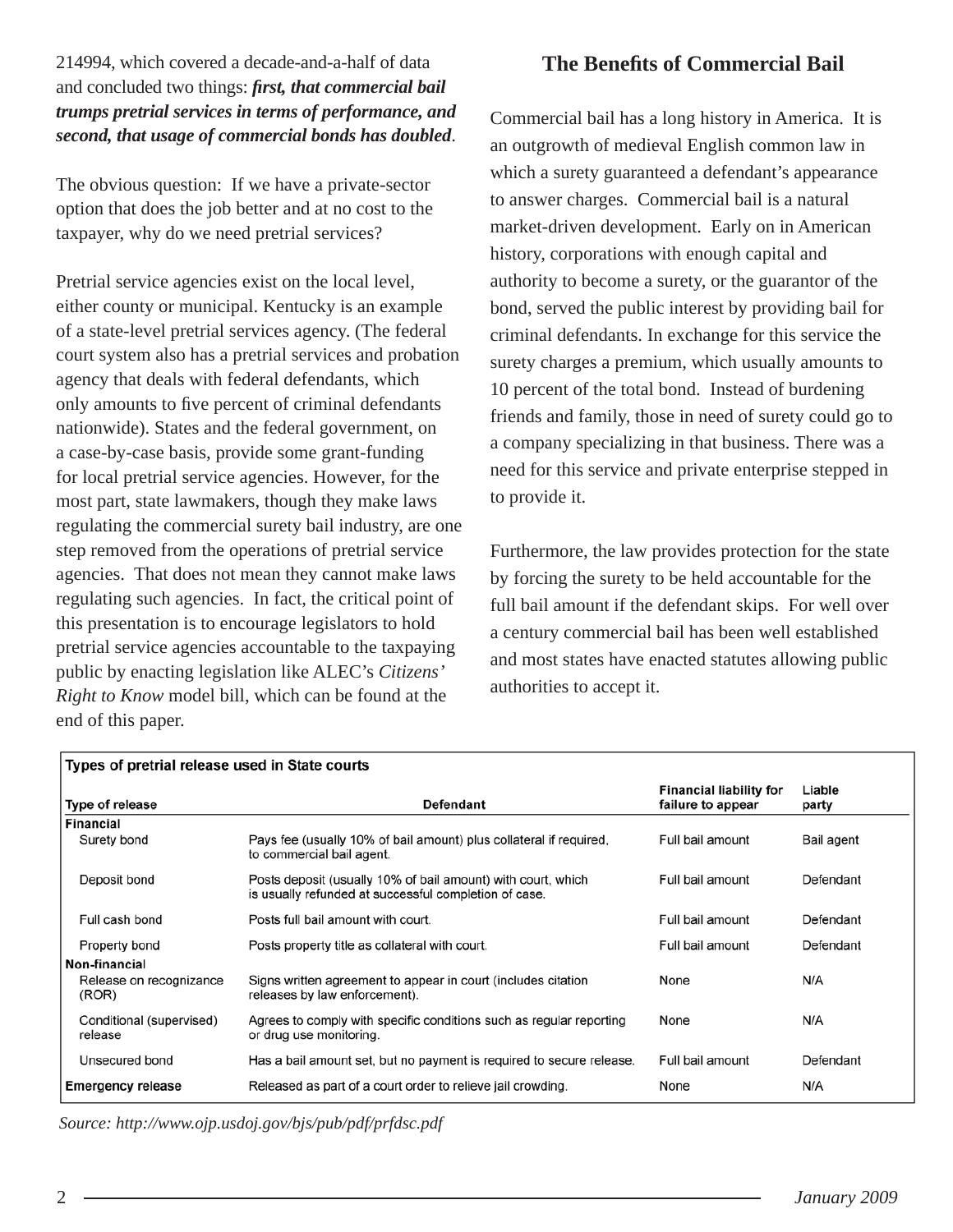

*Source: http://www.ojp.usdoj.gov/bjs/pub/pdf/prfdsc.pdf*

What does commercial bail bring to the table?

- Bondsmen are a necessary and integral part of the pretrial process. They help the court maintain a social control over the defendant in a manner unknown to pretrial service bureaucracies. The participation of friends and relatives is vital to both the court and bondsman by providing additional follow-up to ensure the defendant's appearance in court.
- Local law enforcement is strapped for resources and bondsmen fill the gap by apprehending absconded defendants.
- Bondsmen assist the court to resolve mistaken and erroneous court dates.
- The bonding industry helps ease jail overcrowding by taking responsibility for defendants that the court could otherwise not release.
- If a defendant absconds and is never recovered. the bondsman pays the forfeiture judgment to the state—thus providing revenues.
- A judge has an incentive to use a bondsman because the responsibility for the defendant's release is shared with the bondsman.

• Bondsmen do not determine who gets out of jail, they deal with the reality as they find it. They do not create the court or dictate its release policies. Contrary to the claims of their opponents, the jail's keys never leave the hands of this nation's judiciary.

The growth and continued robustness of the commercial bail industry is a manifestation of the natural law of private enterprise, which, left to itself, succeeds in finding the optimum way of accomplishing a goal—in this case, the release of defendants from confinement pending trial, and their return to court to answer charges.

#### **The Problem with Government-Run Pretrial Services**

Touted under the slogan of "bail reform," pretrial services did not organically develop from within the American system like commercial bail. Perhaps this explains its failure and lack of adoption by most jurisdictions.

In fact, pretrial services have survived by going into the bail bond business itself. In most areas, pretrial services end up running a financial bail bond operation, which tries to duplicate the private-sector equivalent. Despite claiming to use a non-financial means of release and sugar-coating the reality with phrases like "least restrictive means of release," pretrial services ultimately resort to using some form of financial means of release, the most common of which is the 10 percent cash deposit bail bond. By means of this method, the defendant is released from custody after depositing with the court an amount equal to 10 percent of the bond. If all appearances are made, the court promises to refund the deposit. Unfortunately, a pretrial services 10 percent deposit bond is essentially worthless paper. In the event of an absconded defendant, the bond cannot be forfeited, unlike a commercial bond, because there is no financial backer or surety. It's supported by nothing. No one has assumed responsibility for the 90 percent balance of the bond other than the defendant who has fled. Under this system no one pays any penalty and the state is left with no defendant and no forfeited bond.

*THE STATE FACTOR*: *Criminals on the Street: A Citizen's Right to Know* 3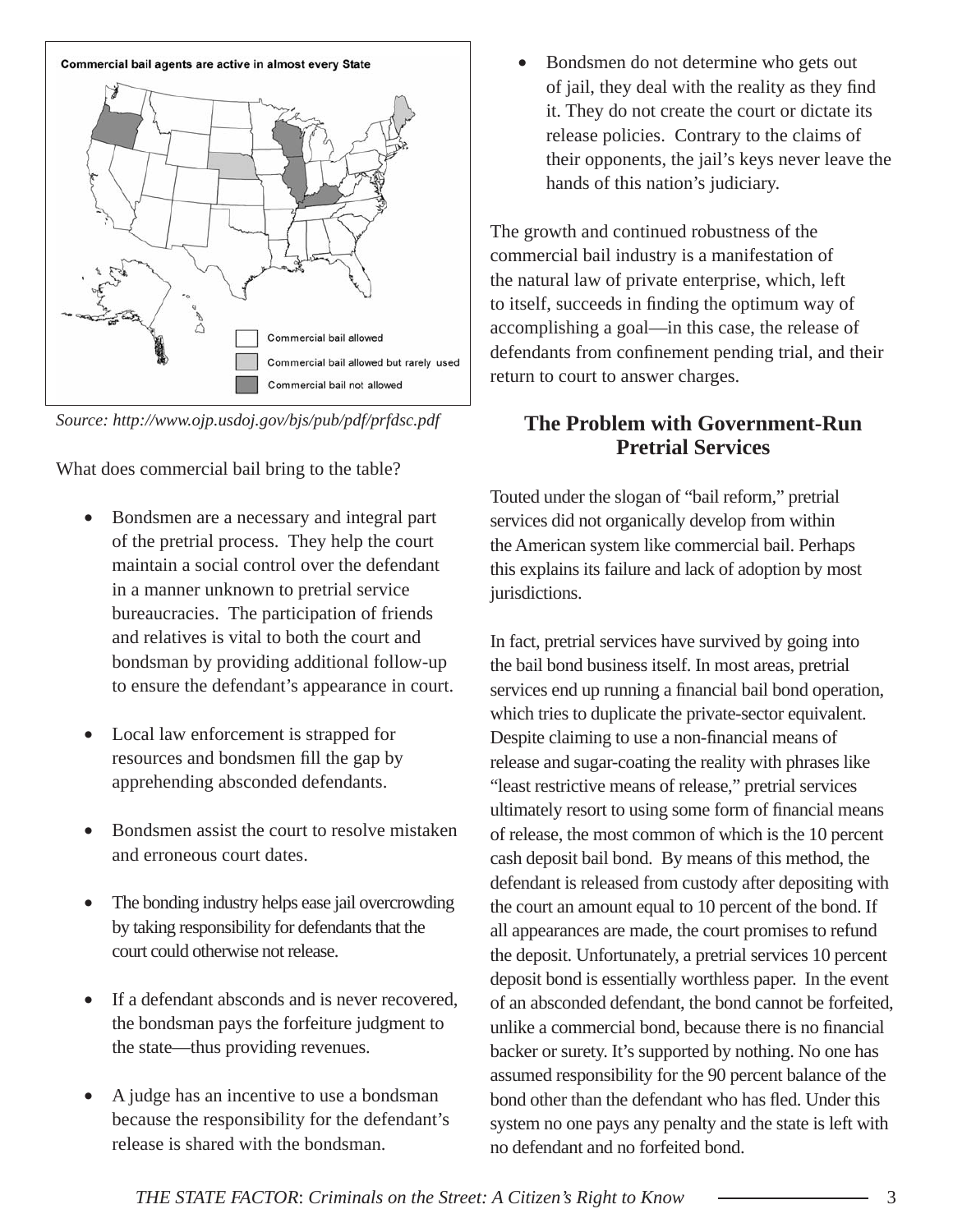Furthermore, in many instances, court costs, fines, and attorney fees are routinely deducted from the 10 percent deposit the defendant paid, effectively eliminating the promise of a refund made at the outset of the transaction.

Government entities that try to replicate the success of the free-market system invariably fail. Pretrial services are no exception. To the misfortune of jurisdictions that have pretrial services, these programs tend to focus on their release mechanism without regard for its consequences. They congratulate themselves on having a successful release system if they (1) have a 10 percent deposit bond option, (2) have other release mechanisms like *release on own recognizance*, (3) and have sidelined commercial bail. This is done without regard to the effect on detention or failure-to-appear (FTA) rates. Once pretrial services reach these goals the means become the end. In fact, such programs have proven to suffer from higher detention and FTA rates than other jurisdictions that rely on bail bondsmen.

As mentioned previously, the Bureau of Justice Statistics (BJS) has documented the track record of both pretrial services and commercial bail and compared them. The recent BJS study upholds the assertion that commercial bail is more effective in getting defendants to court and confirms that those released on secured bonds are less likely to commit crimes than those on unsecured release while back on the streets awaiting trial.

What does the Bureau of Justice Statistics conclude?

*"Compared to release on recognizance, defendants on fi nancial release were more likely to make all scheduled court appearances. Defendants released on an unsecured bond or as part of an emergency release were most likely to have a bench warrant issued because they failed to appear in court."*

Not only the U.S. government, but the academic community as well, has weighed in on the side of commercial bail. In April 2004, the University of

| Type of release | Number of<br>defendants<br>failing to appear after 1 year | Percent<br>still a fugitive |
|-----------------|-----------------------------------------------------------|-----------------------------|
| All types       | 54,485                                                    | 28%                         |
| Surety bond     | 13,411                                                    | 19%                         |
| Emergency       | 1,168                                                     | 22                          |
| Conditional     | 6,788                                                     | 27                          |
| Property bond   | 490                                                       | 30                          |
| Recognizance    | 20,883                                                    | 30                          |
| Deposit         | 4,548                                                     | 31                          |
| Unsecured bond  | 5,018                                                     | 33                          |
| Full cash bond  | 2,179                                                     | 36                          |

*Source: http://www.ojp.usdoj.gov/bjs/pub/pdf/prfdsc.pdf*

Chicago Law School's *The Journal of Law and Economics* (Vol XLVII [1]) published an article entitled "The Fugitive: Evidence on Public versus Private Law Enforcement from Bail Jumping" by two economic professors, Eric Helland and Alexander Tabarrok. They conclude:

*"Defendants released on surety bond are 28 percent less likely to fail to appear than similar defendants released on their own recognizance [via PTR], and if they do fail to appear, they are 53 percent less likely to remain at large for extended periods of time... Given that a defendant skips town, however, the probability of recapture is much higher for those defendants released on a surety bond. As a result, the probability of being a fugitive is 64 percent lower for those released on surety bond...These findings indicate that bond dealers and bail enforcement agents...are effective at discouraging fl ight and at recapturing defendants."*

This means the public is appreciably safer with defendants released by commercial bail rather than by pretrial services. Unfortunately the taxpayer funds the more dangerous system – pretrial services. Commercial bail not only operates more effectively and safely, but it is a private enterprise and operates at no cost to the public. In fact, it pays premium taxes to the public, and if it fails, it pays cash forfeitures to the state.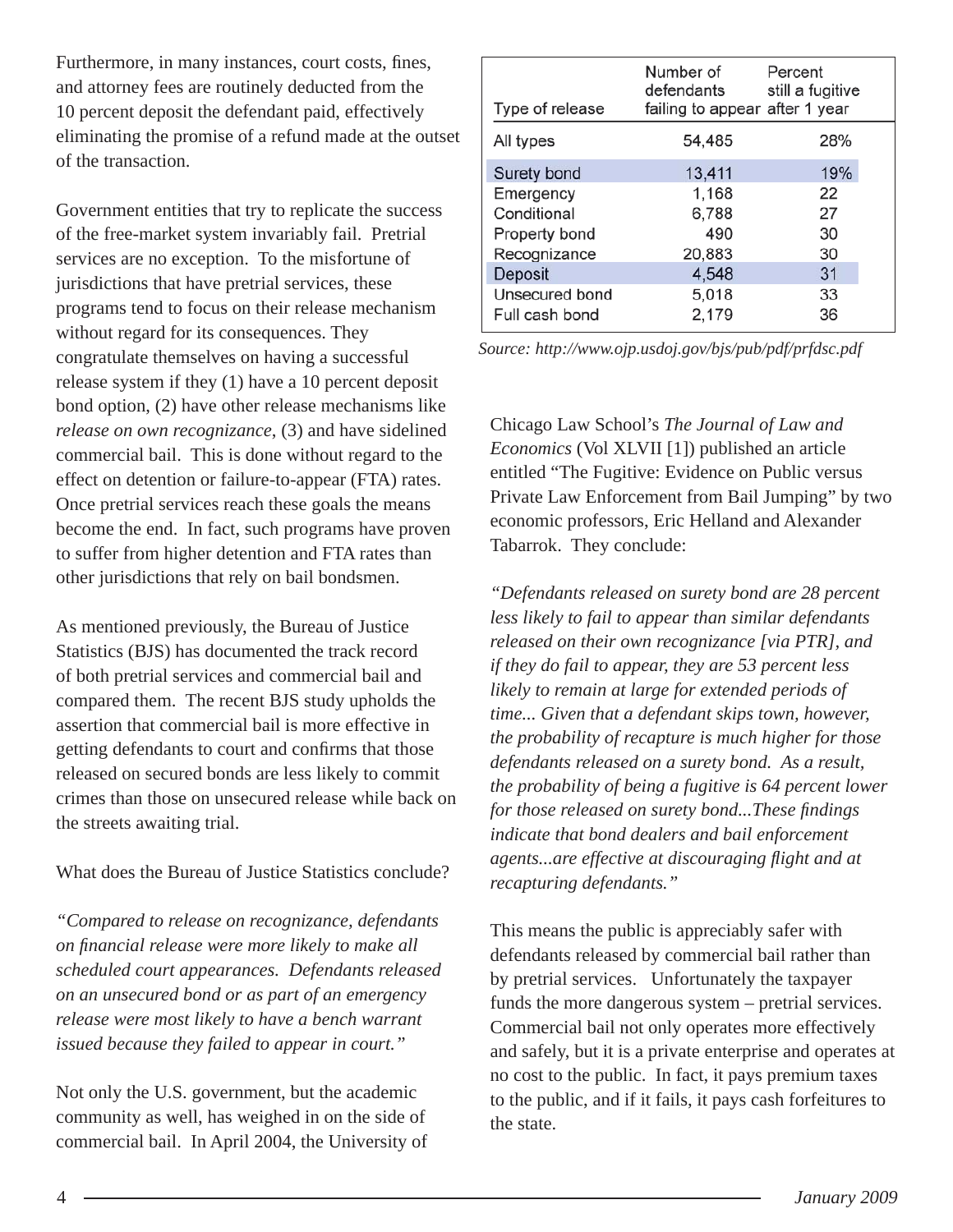The inescapable conclusion is that (1) taxpayers fund pretrial services and (2) pretrial services increases crime. The two preceding studies demonstrate that defendants released by pretrial service agencies are more prone to commit crimes while on release, due to a lack of effective supervision, compared to those released on commercial bail.

#### **The Solution**

Pretrial service agencies usually resist revealing their poor track records. They are, however, government agencies and therefore accountable to taxpayers. The people have a right to know if their tax dollars are being used to bail dangerous criminals out of jail and what the behavior of these criminals is once released.

Government agencies are notoriously casual, and often irresponsible, in providing information about their effectiveness either to the public or to the press. The federal government and most states have been compelled to enact freedom of information laws that require government agencies to provide information to the citizens. Most recently many states have enacted transparency laws, which require state agencies to post spending on searchable websites. As of 2008, 16 states have enacted these types of laws for state spending. In spirit with this new movement towards transparency, it only makes sense to make pretrial services more transparent and accountable.

The primary purpose of government is the protection of life and property. But information about the effectiveness of pretrial service agencies is woefully lacking. About half these agencies do not even keep track of their failures to appear. Furthermore, it is a matter of justice to the taxpayer that pretrial service agencies should keep records on those they release and make that information available to the public. Pretrial services owe an account of their stewardship to those who fund them and for whom they work: the public.

*The Citizens Right to Know* bill would right this wrong. It would demand that pretrial service agencies reveal:

- Their budgets and staffing.
- Number of and kind of release recommendations made.
- Number of defendants released and under what kind of bond.
- Number of times a defendant has been released, his FTA record, and crimes committed while on release.
- Report the above in a timely and intelligible way and make it available to the public.

This innovative ALEC model bill will provide a great service to the public by holding government agencies more accountable to taxpayers and potentially reducing crime. *The Citizens Right to Know Act* has been adopted in Texas and last year was signed into law by Florida Governor Charlie Crist.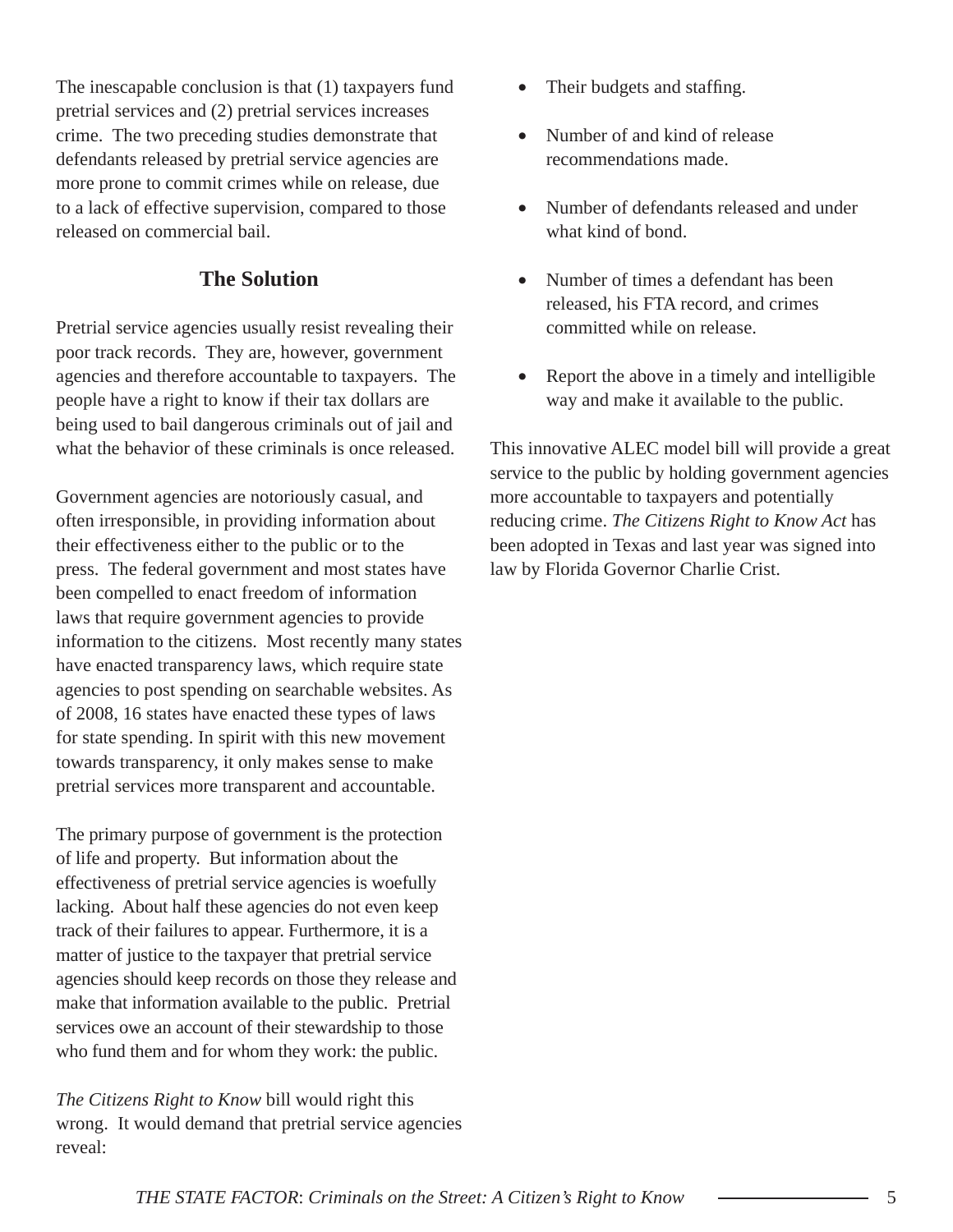#### **Citizens' Right to Know: Pretrial Release Act**

**Section 1**. **{Title.}** This Act may be cited as the "Citizens' Right to Know: Pretrial Release Act."

**Section 2. {Defi nitions}** As used in this Act:

A. "Annual Report" means a report prepared by a Pretrial Release Agency that accurately summarizes the effectiveness of such agency's uses of public funds

B. "Non-secured release" means any release of a defendant from pretrial custody where no financial guarantee is required as a condition of such release.

C. "Pretrial Release Agency" means any government funded program whose function includes making recommendations for the non-secured release of criminal defendants or for the release of criminal defendants on the partial deposit of bail amount.

D. "Register" means a public record prepared by the Pretrial Release Agency readily available in the clerk's office of the courthouse which displays the required data.

E. "Secured Release" means any release of a defendant from pretrial custody where a financial guarantee, such as cash or surety bond, is required as a condition of such release.

#### **Section 3. {Public Record.}**

A. The Pretrial Release Agency in each county of (State) shall prepare a register displaying information regarding the cases and defendants who are recommended for release by such agency. The register shall be located in the clerk's office of the court in which the Pretrial Release Agency is located and the register shall be readily available to the public.

B. The register shall be updated on a weekly basis and shall display accurate information regarding the following information for each defendant whose nonsecured release was recommended by the Pretrial Release Agency:

- 1. the charge against the defendant;
- 2. the nature of any prior criminal convictions against the defendant;
- 3. any court appearances required;
- 4. missed court date;
- 5. bench warrants issued; and,
- 6. instance of program non-compliance.

#### **Section 4. {Annual Report.}**

A. Prior to the end of the first quarter of each calendar year, every Pretrial Release Agency in each county of (State) shall submit an annual report to (Applicable State Office) for the prior calendar year.

B. The annual report shall contain but not be limited to the following information:

- 1. the complete operating budget of the Pretrial Release Agency;
- 2. the number of personnel employed by the Pretrial Release Agency;
- 3. the total number of release recommendations made by the Pretrial Release Agency.;
- 4. the total number of cases reviewed by the Pretrial Release Agency;
- 5. the total number of cases in which non-secured release was denied by the Pretrial Release Agency.;
- 6. the number of defendants released on nonsecured release after a positive recommendation by the Pretrial Release Agency;
- 7. the average period of time the defendant is incarcerated before being released on recommendation by the Pretrial Release Agency (These statistics should be classified as felonies) and misdemeanors);
- 8. the total number of cases where the defendant was released on a non-secured release after a positive recommendation by the Pretrial Release Agency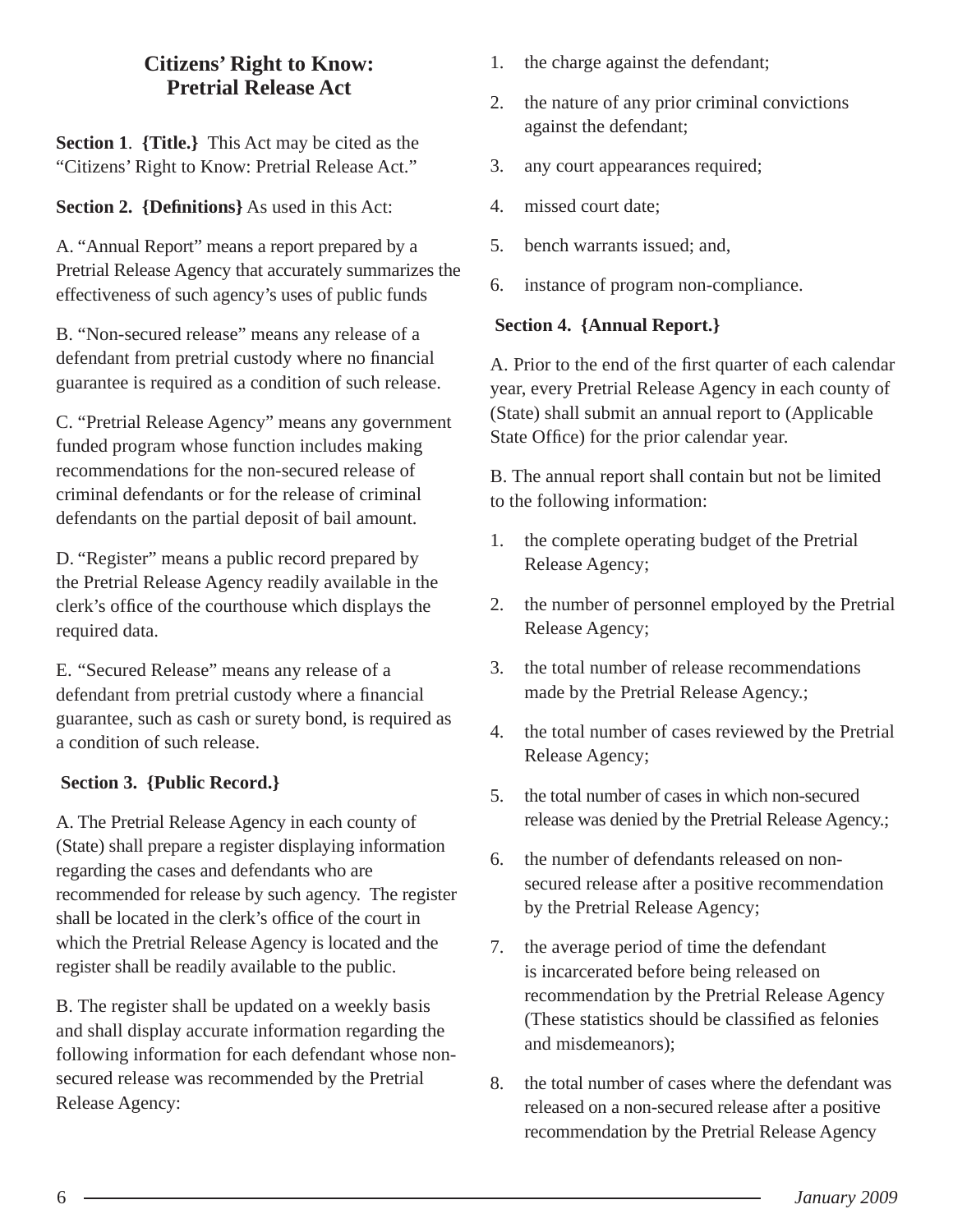and the defendant had at lease one missed court date within one year of the date of release;

- 9. the total number of cases where a defendant was released on a non-secured release after a positive recommendation by the Pretrial Release Agency and a bench warrant was issue by the court on the defendant's failure to appear on a non-secured release;
- 10. the total number of cases where a defendant was released on a non-secured release after a positive recommendation by the Pretrial Release Agency and a bench warrant was issue by the court but remained unserved after one year; and
- 11. the total number of cases where a defendant was released on a non-secured release after a positive recommendation by the Pretrial Release Agency and a warrant was issued for the defendant after his or her release for additional criminal charges within one year.
- 12. total number of cases where a defendant was released on a non-secured release after a positive recommendation by the Pretrial Release Agency and the defendant was arrested on a new offense while on release under the Pretrial Release Agency's recommendation.

C. The annual report shall also contain an accounting of the percentage of the Pretrial Release Agency's annual budget which is allocated to steering defendants eligible for secured release toward obtaining their own release through non-government sponsored programs.

**Section 5. {Preparation of the Register and Annual Report.}** Every Pretrial Release Agency shall prepare the register and annual report out of their existing budgets, and no additional government funds shall be made available for the production of these items.

**Section 6. {Sanctions For Noncompliance.}** If the chief judge finds that the pretrial release program has not maintained the register or filed an annual report as required by Section 5, the chief judge shall:

- 1. For a first occurrence of noncompliance, require the pretrial release program immediately to prepare a written report explaining the noncompliance and what measures will be taken to bring the program into compliance and the date by which the noncompliance will be corrected.
- 2. For a second or subsequent occurrence of noncompliance, order the pretrial release program to show why it should not be sanctioned for its continued noncompliance. If pretrial release program cannot justify the continued noncompliance, the chief judge may order the program to reduced its budget by 25 per cent if it is a pretrial release program receiving public funds, and if the pretrial release program is a private entity, suspend further agency operation until full compliance is demonstrated.

**Section 7. {Severability Clause.}**

 **Section 8. {Repealer Clause}**

**Section 9. {Effective Date}**

*Adopted by the Public Safety and Elections Task Force on July 31, 2008.* 

*Approved by the ALEC Board of Directors on September 11, 2008.*

*THE STATE FACTOR*: *Criminals on the Street: A Citizen's Right to Know* 7